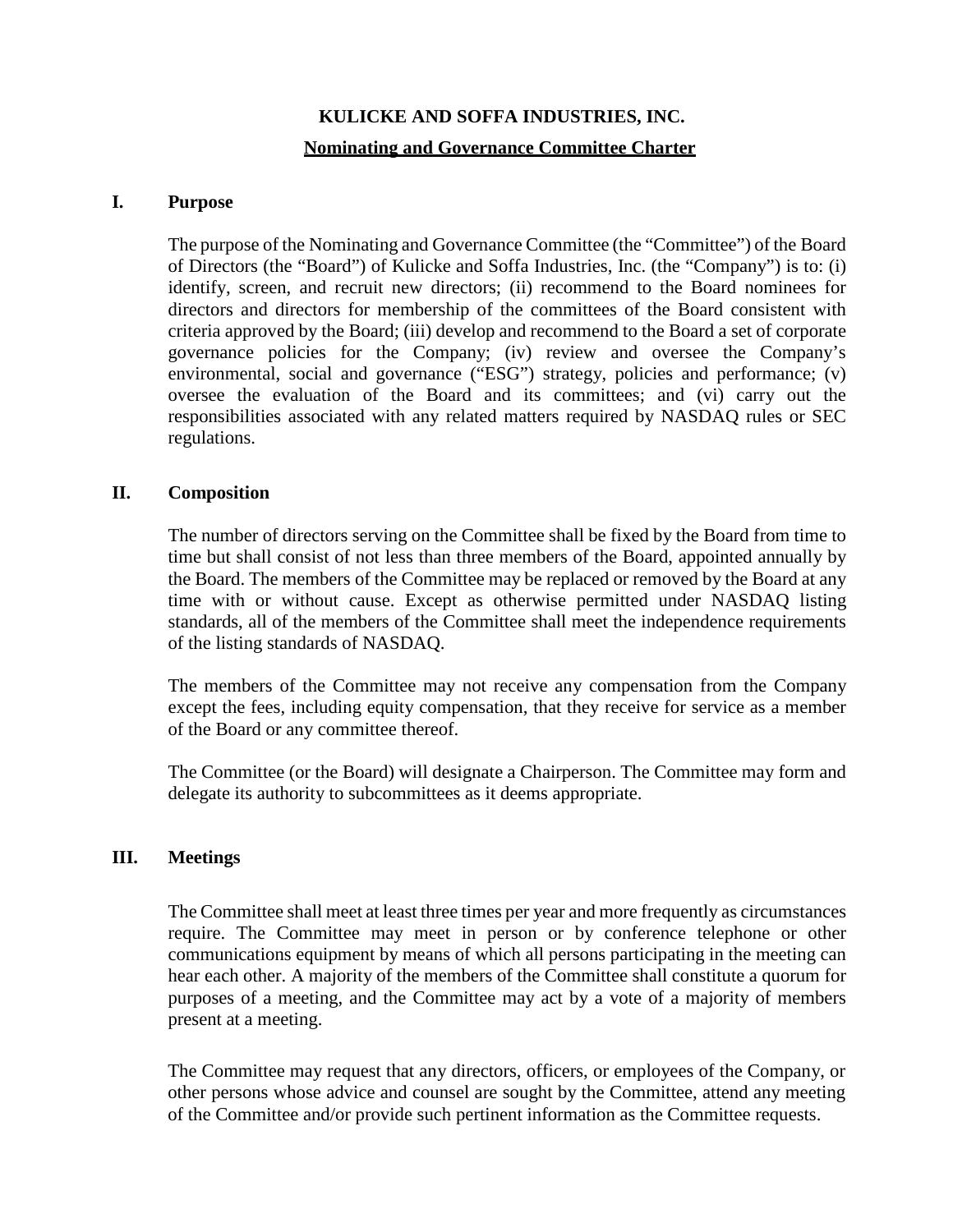## **IV. Responsibilities and Duties**

The Committee shall have the following responsibilities and duties:

- Initiate, review, and assess policies, programs, and procedures designed so that the Company is governed by its directors and managed by its executive officers in a manner that best allows the directors to fulfill their fiduciary obligations.
- Review the structure and organization of the Board, make recommendations as to the functions of Board committees, and nominate, for appointment by the Board, members of the Board committees and their chairpersons.
- Determine the appropriate balance of expertise and diversity among the Board members, recommend to the Board for its approval the selection criteria for new Board members and periodically reassess such criteria, conduct searches for prospective Board members, assess the suitability of potential Board candidates, and present nominees to the Board for approval.
- Review with the Board the requisite skills, characteristics, and independence of all potential new directors as necessary, as well as the composition of the Board as a whole on an annual basis. This review shall include an assessment of each director's and candidate's qualification as an independent director, including individual performance and contributions, capability, availability to serve, conflicts of interest, and other relevant factors such as ESG expertise. Consider candidates for Board membership suggested by Committee members, other Board members, management and shareholders. Candidates who have been suggested by shareholders shall be evaluated in the same manner as other candidates.
- Follow the Board-agreed process to identify and make recommendations to the Board regarding the selection and approval of candidates to fill any vacancy on the Board, or any of the Board committees, either by election by the shareholders or appointment by the Board.
- Recommend to the Board one member of the Board to serve as Chairperson of the Board in accordance with the Company's By-Laws.
- Oversee orientation of new directors and continuing education of all directors.
- Annually, develop and administer a performance review of the Board and its committees.
- Review each director's contributions to, and continuation on, the Board whenever that director is to stand for reelection to the Board.
- Review and recommend to the Board any waivers for directors that have reached the mandatory retirement age.
- Review, approve, initiate, and recommend to the Board any amendments to the Company's Articles of Incorporation and By-Laws as may, from time to time, be deemed necessary or appropriate.
- Periodically, review the Company's governance guidelines and recommend to the Board any appropriate changes.